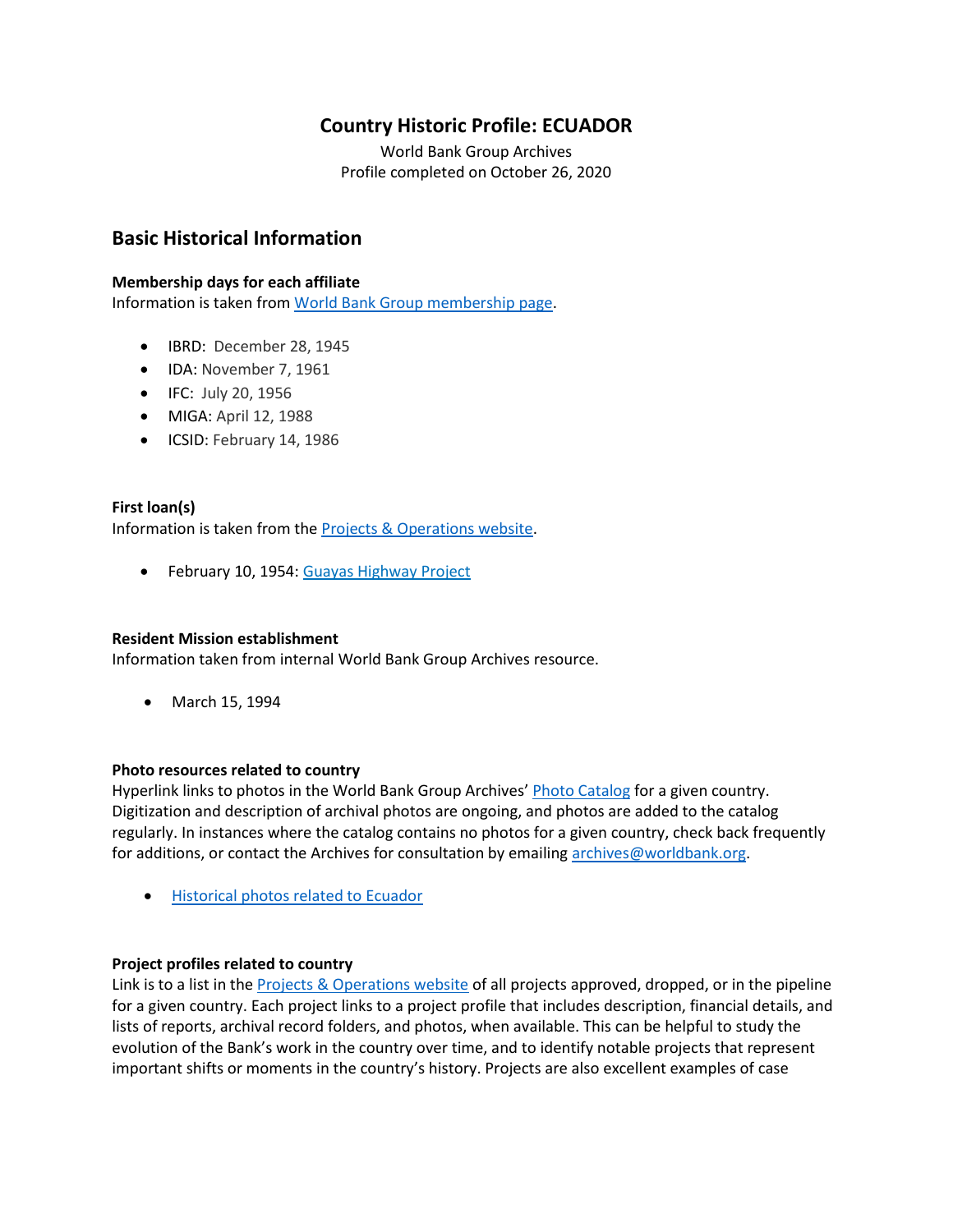studies of how the Bank made an impact in a particular sector. The WBG Archives have original records and other information related to these projects. Email [archives@worldbank.org](mailto:archives@worldbank.org) for guidance.

• Ecuador [project profiles in Projects & Operations](https://projects.worldbank.org/en/projects-operations/projects-list?countrycode_exact=EC)

#### **Description of operational records in Archives Holdings**

Archival records relating to Bank operations are described according to the ISAD(g) standard and are accessible in our [Archives Holdings catalog.](https://archivesholdings.worldbank.org/) Descriptions include lengthy organizational histories of the regional vice presidency responsible for operations in that region and a description of records created and transferred to the Archives by that vice presidency. The descriptions in the catalog can be helpful to understand the organizational context of Bank work, and to understand more about the content of the records in the Archives.

• [Records of the Latin America and Caribbean Regional](https://archivesholdings.worldbank.org/records-of-latin-america-and-caribbean-regional-vice-presidency) Vice Presidency

## **Chronology events**

Events have been selected from the Archivists' Chronology, an 800+ page resource compiled by Bank Group archivists over the course of the institution's history. Events chosen include important firsts, milestones and other events that evidence the country's development history and/or its relationship with the World Bank Group. The Archivists' Chronology is accessible on [this page.](https://www.worldbank.org/en/about/archives/history/timeline) This list of events can be helpful to determine if you'd like to dig deeper into any moments in the country's history of engagement with the Bank. The WBG Archives may have original records and other information about these events. Email [archives@worldbank.org](mailto:archives@worldbank.org) for guidance.

#### **Bretton Woods Conference; Representatives of Ecuador Attend**

July 1-22, 1944

**IBRD Articles of Agreement Signed by Ecuador** December 28, 1945

**President McCloy Travels to South America, Including Ecuador** April 1, 1948

**First Funding for Ecuador** February 10, 1954

**IFC Articles of Agreement Signed by Ecuador** July 20, 1956

**IDA Articles of Agreement Signed by Ecuador** November 7, 1961

**Ecuador Suspends Payments on Its Debts** June 4, 1984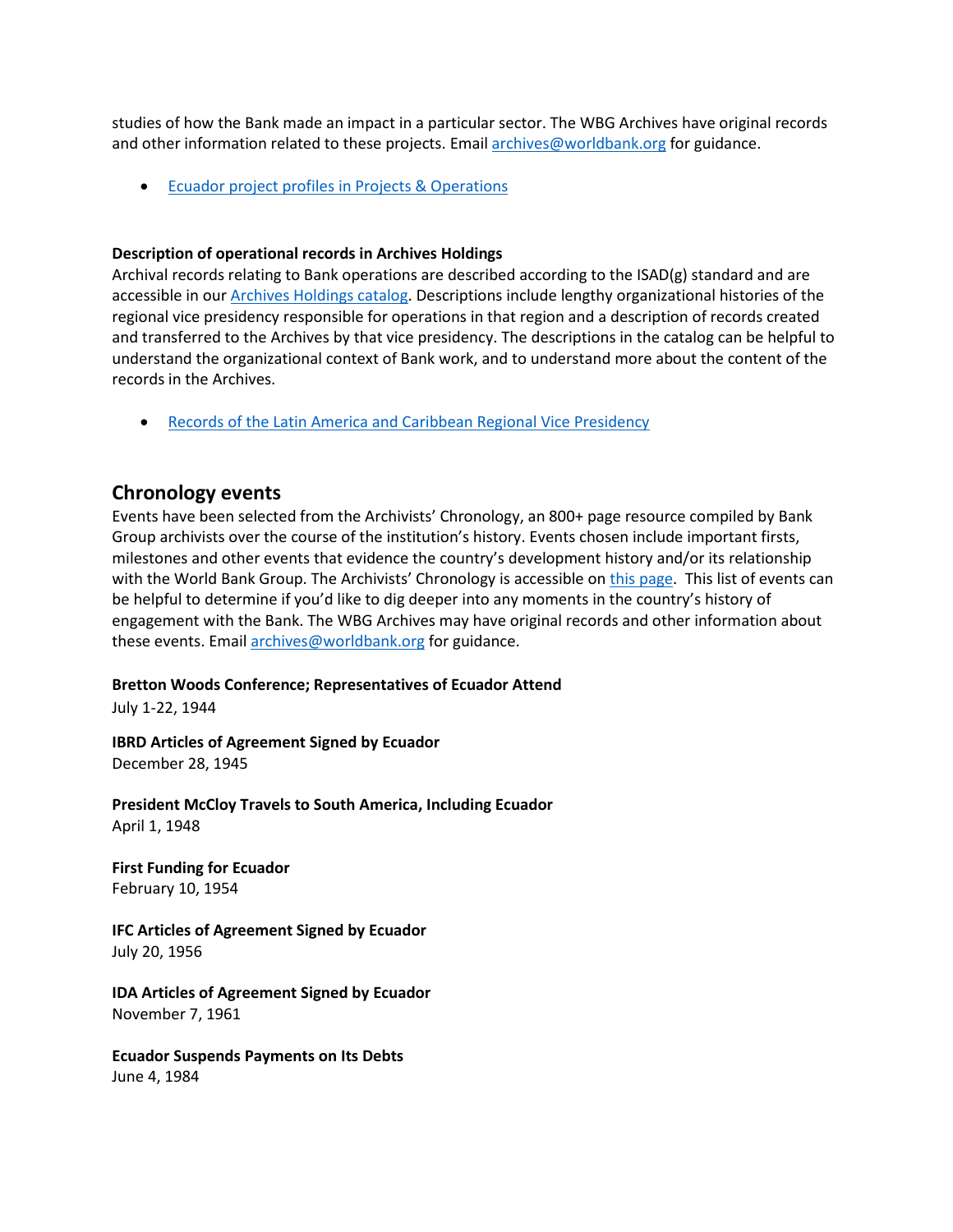**Ecuador Joins ICSID** February 14, 1986

**President Conable Promises Assistance to Ecuador after Devastating Earthquakes** March 10, 1987

**Ecuador Joins MIGA** April 12, 1988

## **World Bank Group Timeline Events**

Events are selected from the [World Bank Group Timeline.](https://timeline.worldbank.org/#event-bretton-woods-conference-begins) The Timeline is an online platform created by the Archives designed to highlight the important events in the Bank Group's history and to illuminate those events through a variety of archival records, photos, video and audio clips, oral history transcripts, reports, and more.

None.

## **Early Country Economic Reports**

Reports have been selected from the [Documents & Reports website,](https://documents.worldbank.org/) a database of publicly available World Bank Group authored reports and publications dating to the opening of the Bank in 1946. Country economic reports selected here are, in many cases, some of the earliest economic studies ever published on Bank member countries. Reports discussing the whole economy of a country, rather than individual sectors, are prioritized in this list.

| The external debt of Ecuador                                                   | November 3, 1949   |
|--------------------------------------------------------------------------------|--------------------|
| Recent economic developments in Ecuador                                        | February 21, 1950  |
| A summary statement of Ecuador's creditworthiness                              | July 10, 1950      |
| Ecuador - The economy                                                          | January 31, 1954   |
| <b>Ecuador - Current economic position and prospects</b>                       | February 29, 1956  |
| <b>Ecuador - Current economic position and prospects</b>                       | July 31, 1957      |
| <b>Ecuador - Current economic position and prospects</b>                       | June 30, 1958      |
| <b>Ecuador - Current economic position and prospects</b>                       | June 30, 1961      |
| Ecuador - Current economic position and prospects                              | February 28, 1963  |
| <b>Ecuador - Recent economic developments</b>                                  | January 31, 1964   |
| Ecuador - Current economic position and prospects                              | April 30, 1966     |
| Ecuador - Current economic position and prospects                              | June 30, 1968      |
| <b>Ecuador - Current economic position and prospects</b>                       | August 31, 1970    |
| Ecuador - Current economic position and prospects                              | September 30, 1971 |
| <b>Ecuador - Current economic position and prospects: Main report</b>          |                    |
| <b>Ecuador - Current economic position and prospects (Vol. 2): Statistical</b> |                    |
| appendix                                                                       |                    |
| <b>Ecuador - Current economic position and prospects (Vol. 3): Annexes</b>     | June 1, 1973       |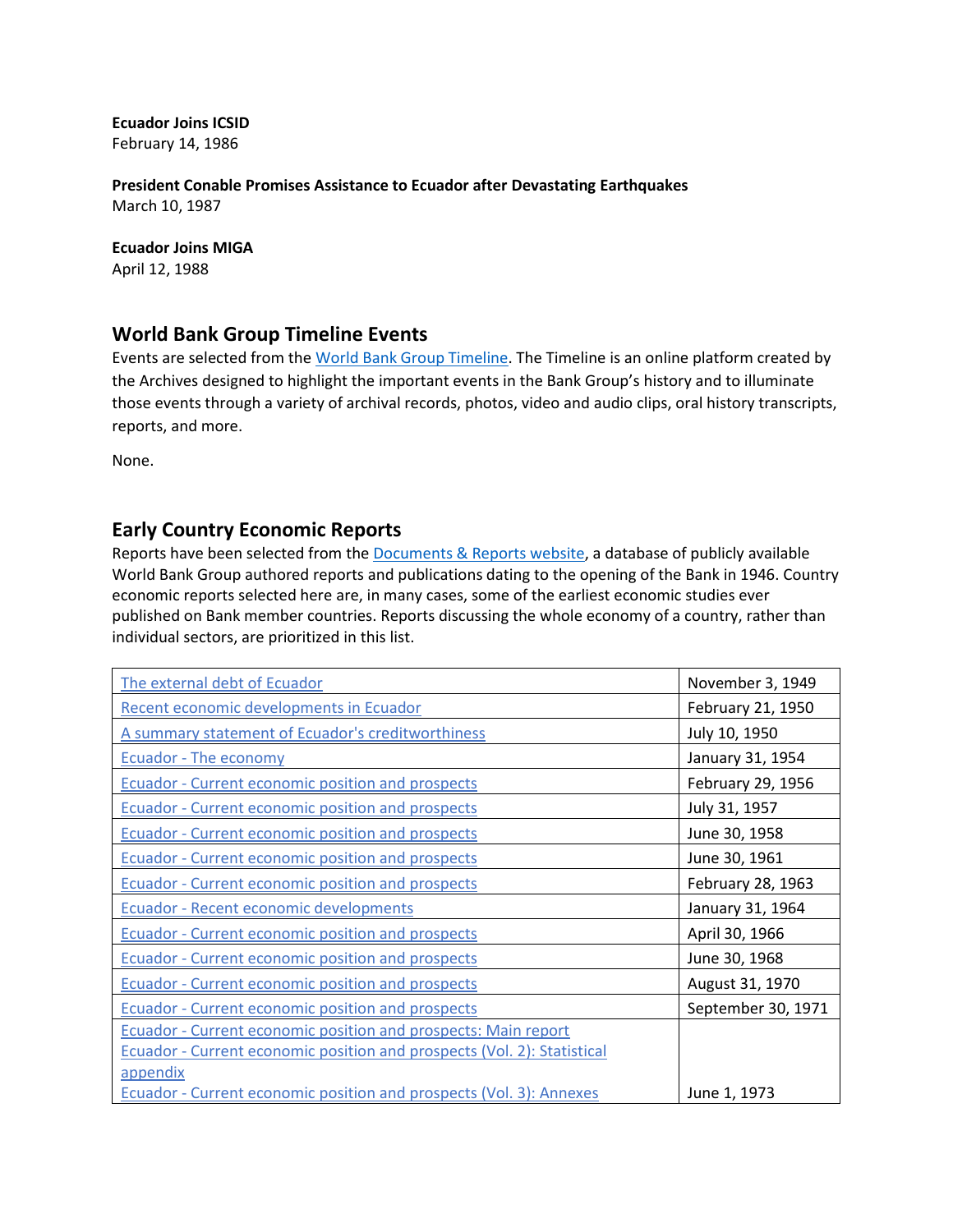| <b>Ecuador - Current economic position and prospects</b>                   | August 31, 1974   |
|----------------------------------------------------------------------------|-------------------|
| Ecuador - Economic memorandum                                              | February 29, 1976 |
| Ecuador - Current economic position and prospects                          | April 30, 1977    |
| Ecuador - Development problems and prospects: Main report                  |                   |
| Ecuador - Development problems and prospects (Vol. 2): Sectors and regions |                   |
| Ecuador - Development problems and prospects (Vol. 3): Technical annexes   |                   |
| and statistical appendix                                                   | June 18, 1979     |
| Ecuador - Economic development issues                                      | December 31, 1981 |
| Ecuador - Country economic memorandum                                      | April 14, 1987    |
| Ecuador - Country economic memorandum                                      | August 25, 1988   |

# **Country Assistance Strategies**

List is based on a similar list compiled by World Bank's Secretary's staff. Introduced in 1990 and replaced by the Country Partnership Framework (CPF) in 2014, the CAS is an overview of each borrowing country's current economic situation and contains a discussion of its development challenges, prospects, and project-planning. CASs were often initially published as part of project documents but later on were published as standalone documents.

| <b>Country Strategies Included within Project Documents</b>             |                  |
|-------------------------------------------------------------------------|------------------|
| <b>Ecuador - Private Sector Development Project</b>                     | May 5, 1993      |
| <b>Stand-Alone Country Strategies</b>                                   |                  |
| Ecuador - Country assistance strategy                                   | March 13, 1996   |
| Ecuador - Country assistance strategy progress report                   | June 1, 2000     |
| <b>Ecuador - Country Assistance Strategy</b>                            | April 29, 2003   |
|                                                                         | Not disclosed    |
| Ecuador - Country engagement note for the period FY2016-2017            | February 8, 2016 |
|                                                                         |                  |
| Ecuador - Country Partnership Framework for the Period of the FY19-FY23 | June 11, 2019    |

## **Staff Newsletters**

Resources have been selected from the World Bank Group's [Documents & Reports website.](https://documents.worldbank.org/) The World Bank has produced a staff newsletter since 1947. The publication has changed its name twice: from International Bank Notes to Bank Notes in 1971 and then to Bank's World in 1982. The newsletter moved online in 2000 and physical publication ceased. In addition to offering news relating to Bank operations and country development, the newsletters were intended to foster a sense of community among staff by highlighting social events, marriages and births, arrival of new staff, recreational events, favorite cooking recipes submitted by staff, and features on different aspects of staff's home country and culture.

| International Bank Notes -- Vol. 2, Iss. 15 | August 15, 1948  | "Mission to Ecuador"   |
|---------------------------------------------|------------------|------------------------|
| International Bank Notes -- Vol. 4, Iss. 3  | February 1, 1950 | "The Bank's Trainees"  |
| International Bank Notes -- Vol. 15, Iss. 2 | February 1, 1961 | "Power from the Andes" |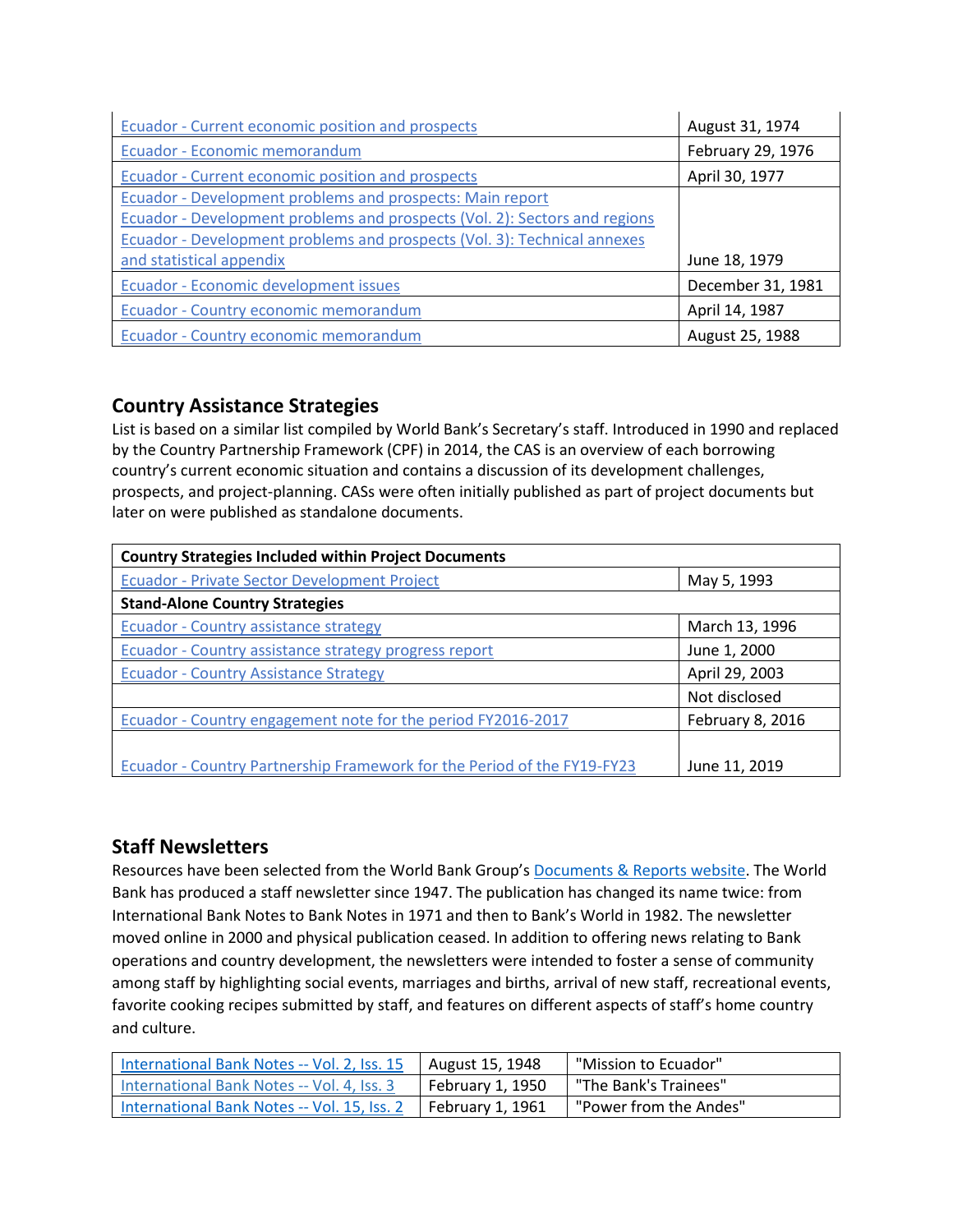| International Bank Notes -- Vol. 19, Iss. 1 | January 1, 1965  | "The stamp box"                     |
|---------------------------------------------|------------------|-------------------------------------|
|                                             |                  | "Ecuador economic report            |
| Bank's Notes -- Vol. 3, Iss. 1              | February 1, 1974 | published"                          |
| Bank's World -- Vol. 2, Iss. 8              | August 1, 1983   | "Consultant Lives at Sites to Gain  |
|                                             |                  | Insight into Bank Projects - Urban  |
|                                             |                  | Planning Comes to Life"             |
| Bank's World -- Vol. 6, Iss. 5              | May 1, 1987      | "Earthquakes send tremors through   |
|                                             |                  | Ecuador's economy - A               |
|                                             |                  | reconstruction loan in record time" |
| Bank's World -- Vol. 2, Iss. 5              | May 28, 1998     | "Darwin survives rigors of school   |
|                                             |                  | and work"                           |
| Bank's World -- Vol. 2, Iss. 9              | July 16, 1998    | "Bracing challenges in the sierra"  |

# **Oral histories**

Oral histories are selected from the World Bank Group Archives' [Oral History website.](https://oralhistory.worldbank.org/) The site contains transcripts of oral history interviews with departed staff and, in lesser number, Executive Directors and other individuals affiliated with or impacted by the World Bank Group. Interviews were conducted as part of an ongoing effort by the Archives to collect the personal stories and reflections of Bank Group staff. A portion of the interviews were conducted as research for publications. Each transcript provides a valuable first-person account of Bank activities and decision-making from the very beginning of its operations.

None.

# **Online exhibits**

Online exhibits are authored by World Bank Group staff and are accessible on both the Archives' [external site](https://www.worldbank.org/en/about/archives/history/exhibits) and as a [series of older exhibits](https://documents.worldbank.org/en/publication/documents-reports/documentlist?colti=World%20Bank%20Group%20Archives%20exhibit%20series) in the Documents & Reports website. Exhibits focus on notable personalities and accomplishments in the Bank Group's history.

None.

## **Executive Directors**

The list is based on the World Bank Group [Board of Directors website.](https://worldbankgroup.sharepoint.com/sites/wbsites/ExecutiveBoard/Pages/pc/About-the-Boards-05222019-155532/List-of-Executi-05222019-155839.aspx) The country following the name of each ED indicates their nationality.

| MACHADO, Luis (Cuba)                  | May 7, 1946       | October 31, 1948 |
|---------------------------------------|-------------------|------------------|
| TORO, Emilio, (Colombia)              | November 15, 1948 | October 31, 1950 |
| PEREZ-CHIRIBOGA, Guillermo, (Ecuador) | November 1, 1950  | October 31, 1952 |
| FERNANDEZ, Alfonso, (Chile)           | November 1, 1952  | October 31, 1954 |
| MEJIA-PALACIO, Jorge, (Colombia)      | November 1, 1954  | October 31, 1956 |
| MEJIA-PALACIO, Jorge, (Colombia)      | November 1, 1956  | October 31, 1960 |